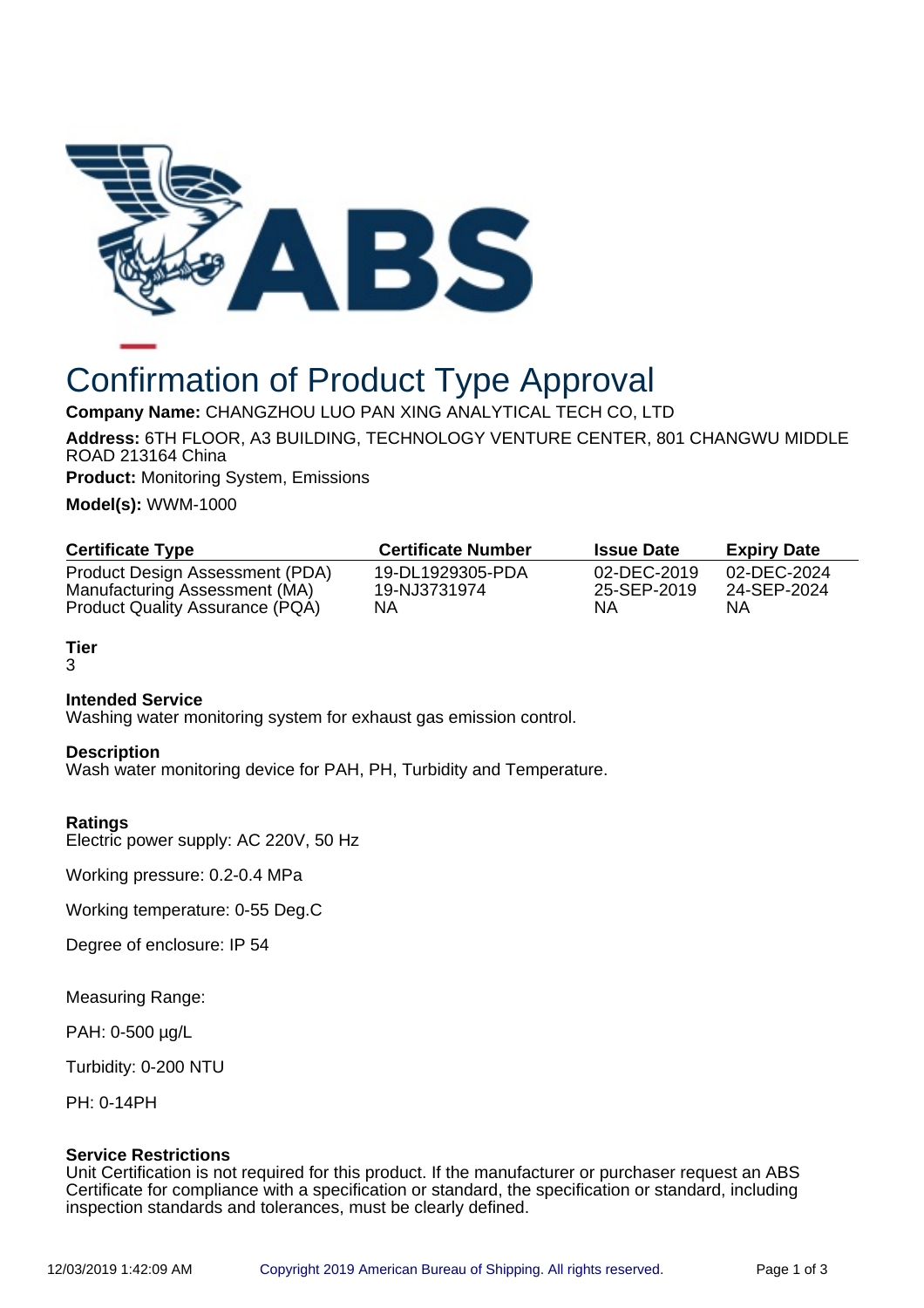## **Comments**

1. The Manufacturer has provided a declaration about the control of, or the lack of Asbestos in this product.

2. Each particular application and installation is to be specifically approved in conjunction with the relevant system. Equipment is not to be installed in weather exposed areas.

3. Unless specially directed by the Administration, this approval is not to be construed as a substitute for a flag Administration's approval.

4. This certificate only covers hardware part.

5. The minimum degree of enclosure of equipment is to be complied with 4-8-3/Table 2 of Marine Vessels Rules. Evidence is to be submitted to attending surveyors before installation. See 4-8-4/1.3 of ABS Marine Vessels Rules.

### **Notes, Drawings and Documentation**

Drawing No. LPX-WMS, Wash Water Monitoring System, Revision: -, Pages: -

Drawing No. NA-2, Bill of Material, Revision: -, Pages: -

Drawing No. NA-4, Function Instruction of WWMS, Revision: -, Pages: -

Drawing No. WWM-1000, Operation Manual, Revision: -, Pages: -

Drawing No. UL119920190918001, TEST REPORT, Revision: -, Pages: -

Test Lab: Unilab (Shanghai) Testing Technology Co., Ltd

Report No. and date: UL1199201918001, 8 Nov 2019

#### **Term of Validity**

This Product Design Assessment (PDA) Certificate remains valid until 02/Dec/2024 or until the Rules and/or Standards used in the assessment are revised or until there is a design modification warranting design reassessment (whichever occurs first).

Acceptance of product is limited to the "Intended Service" details prescribed in the certificate and as per applicable Rules and Standards.

This Certificate is valid for installation of the listed product on ABS units which exist or are under contract for construction on or previous to the effective date of the ABS Rules and standards applied at the time of PDA issuance. Use of the Product for non-ABS units is subject to agreement between the manufacturer and intended client.

### **ABS Rules**

1-1-4/7.7, 1-1-A3, 1-1-A4, 4-1-1/Table 3, 4-9-3/11, 4-9-9/Table 1 of Marine Vessels Rules 2019

#### **International Standards**

MEPC. 259 (68) - 2015 Guidelines for Exhaust Gas Cleaning Systems

**EU-MED Standards** NA

**National Standards** NA

**Government Standards** NA

**Other Standards**